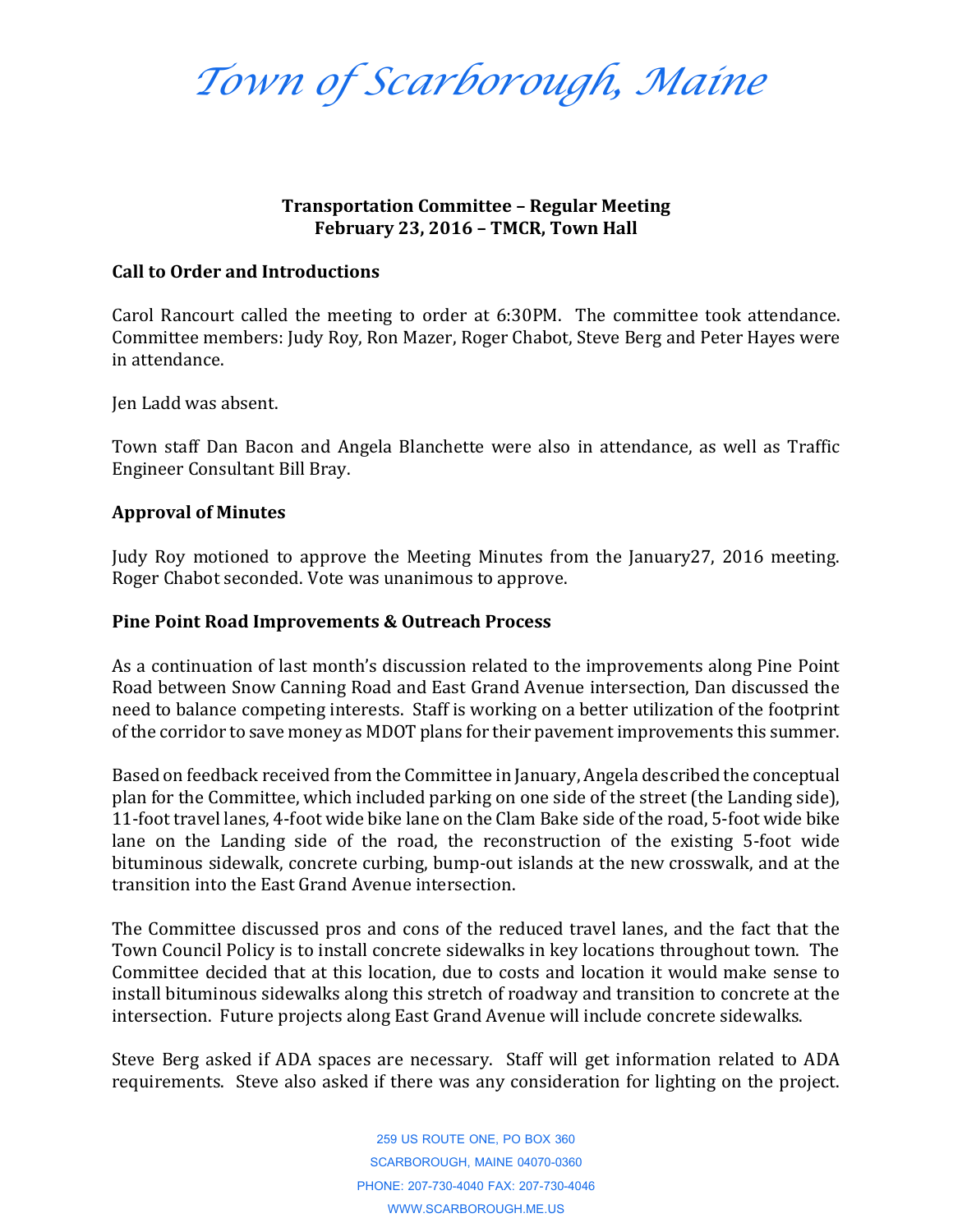# *Town of Scarborough, Maine*

Staff has not included any lighting in the conceptual design, however this can be added if necessary in the future.

The Transportation Committee would like to schedule a Public Meeting to receive feedback on the conceptual design. The Committee discussed having it more as an Open House format and have it located at the Pine Point Fire Station. In addition, there was discussion of having a colored elevation for residents to have a better idea of what the corridor could look like. The date will correspond with the next Transportation Committee, March 23rd.

# **Dunstan Corner Intersection – Post-Construction Assessment**

Dan explained that since the Town has spent a lot of time and money in the Dunstan intersection, we should follow-up with how well the traffic signals are functioning to ensure that more fine tuning is not needed.

Bill Bray, of Traffic Solutions provided an overview of the Traffic Operational Assessment that was provided to the Committee prior to the meeting. The Assessment was conducted to report the effectiveness of the completed roadway improvement project, when compared to the prior intersection geometry and traffic signal operations. Bill highlighted the volume of traffic that Broadturn Road sees, which is reaching 4,000 vehicles per hour in the peak PM hour. The results of the assessment clearly show the significant improvements in the Measures of Effectiveness (MOE). Bill also discussed the bigger picture of how the Payne Road divergent was designed to direct 15-20% of previous Payne Road volumes to Hagis Parkway.

The Committee was happy with the results and suggested that the results be shared with the Planning Board and Council. Ron suggested that this be a Planning Board workshop item.

# **Eastern Trail Funding Update**

Dan explained that all but \$600,000 - \$700,000 of the \$3.7 million Eastern Trail project has been secured. A fundraising committee has been formed to come up with ideas to bridge this gap. The committee meets monthly. There is potential to target big companies to pull out specific segments of the trail from the overall project and lower the cost. Bridge and Excavating Contractors will be targeted. We are currently in the right-of-way and Final Design stage of the project, which is anticipated to take 10 months.

### **East-West Corridor Study**

Dan shared with the Committee a letter that was sent to the Maine Turnpike Authority from the Town of Gorham. The towns of Scarborough, South Portland, Westbrook, and Standish,

> 259 US ROUTE ONE, PO BOX 360 SCARBOROUGH, MAINE 04070-0360 PHONE: 207-730-4040 FAX: 207-730-4046 WWW.SCARBOROUGH.ME.US